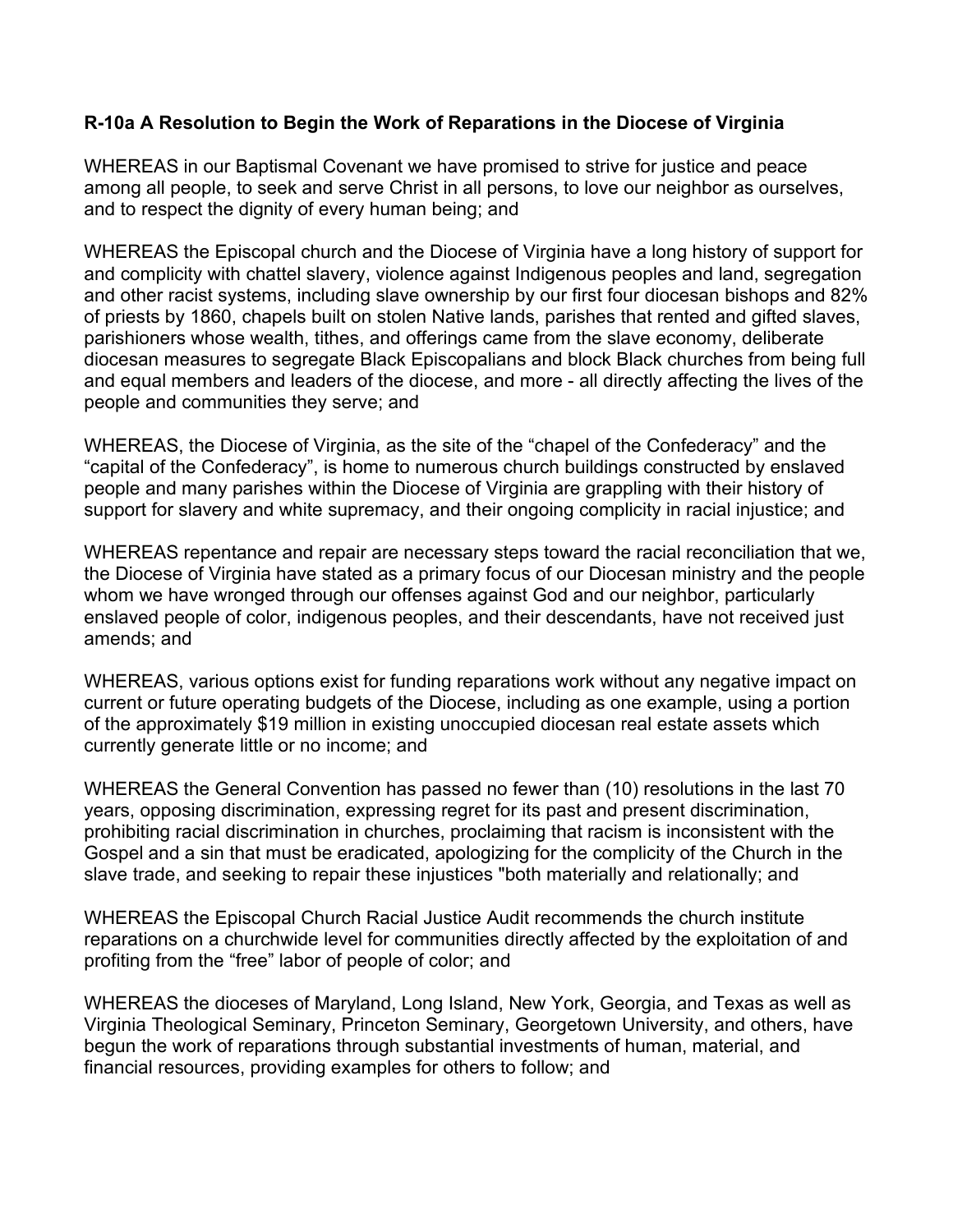WHEREAS, reparations can be defined as bringing repair and healing to those who have been wronged in processes of historical reckoning to repent, restore, and work toward reconciliation, and reparations should be determined by and made to people directly affected by such evils and may include but are not limited to honoring and recognizing those we attempted to erase; mental health, counseling, care, and renewal; educational opportunities, scholarships, and job training; homebuying and housing assistance; funding BIPOC owned and focused institutions; investing in existing communities; or direct monetary payments;

Now be it resolved...

- 1. This 227th Convention of the Episcopal Diocese of Virginia direct the Ecclesiastical Authority to appoint a Reparations Task Force to identify and propose means by which repair may begin for those areas of our structures, patterns, and common life by which Black, Indigenous, People of Color (BIPOC) within the original bounds of our diocese still carry the burden of theological, social, cultural, economic, and legal injustices, exclusions, and biases born out of white supremacy and the legacy of slavery.
- 2. This task force shall be appointed no later than Dec 31 , 2021, and work to carry out its mandate over the next five years, reporting quarterly to the Executive Board and annually to the Convention, reporting their findings, actions, financial status of the endowment fund, and any further recommendations for actions, including but not limited to additional and ongoing funding, institutional change, and theological revision.
- 3. The Ecclesiastical Authority shall appoint the Task Force members subject to approval by the Standing Committee, with a mix of lay and clergy representatives including, to the extent feasible, BIPOC Community Leaders, The Diocesan Minister for Racial Justice & Healing, representatives from Historically Black, Latinx, and Indigenous congregations and communities, liaisons from the Dioceses of Southern Virginia, Southwestern Virginia, and West Virginia, one member of the Standing Committee, and one member of the Executive Board.
- 4. This Convention requests the Executive Board to establish with the Trustees of the Funds an endowment over the next five years of \$10 million to be set aside as an initial investment to begin reparations. The Trustees of the Funds shall, acting with their legal obligations as fiduciaries, and in consultation with the Task Force, the Executive Board, and the Bishop, take the necessary steps to establish such an endowment.
- 5. The proceeds of the endowment shall be disbursed by the Task Force, subject to review and veto by the Executive Board for grants and loans in furtherance of such reparations. The objective of such reparation grants and loans is to provide direct benefits to BIPOC communities, people, programs, business, and institutions with preference for any which may have been specifically harmed by past unjust actions by the Diocese of Virginia, its institutions, or churches.

## **Signed:**

Ms. Ernestine Armstrong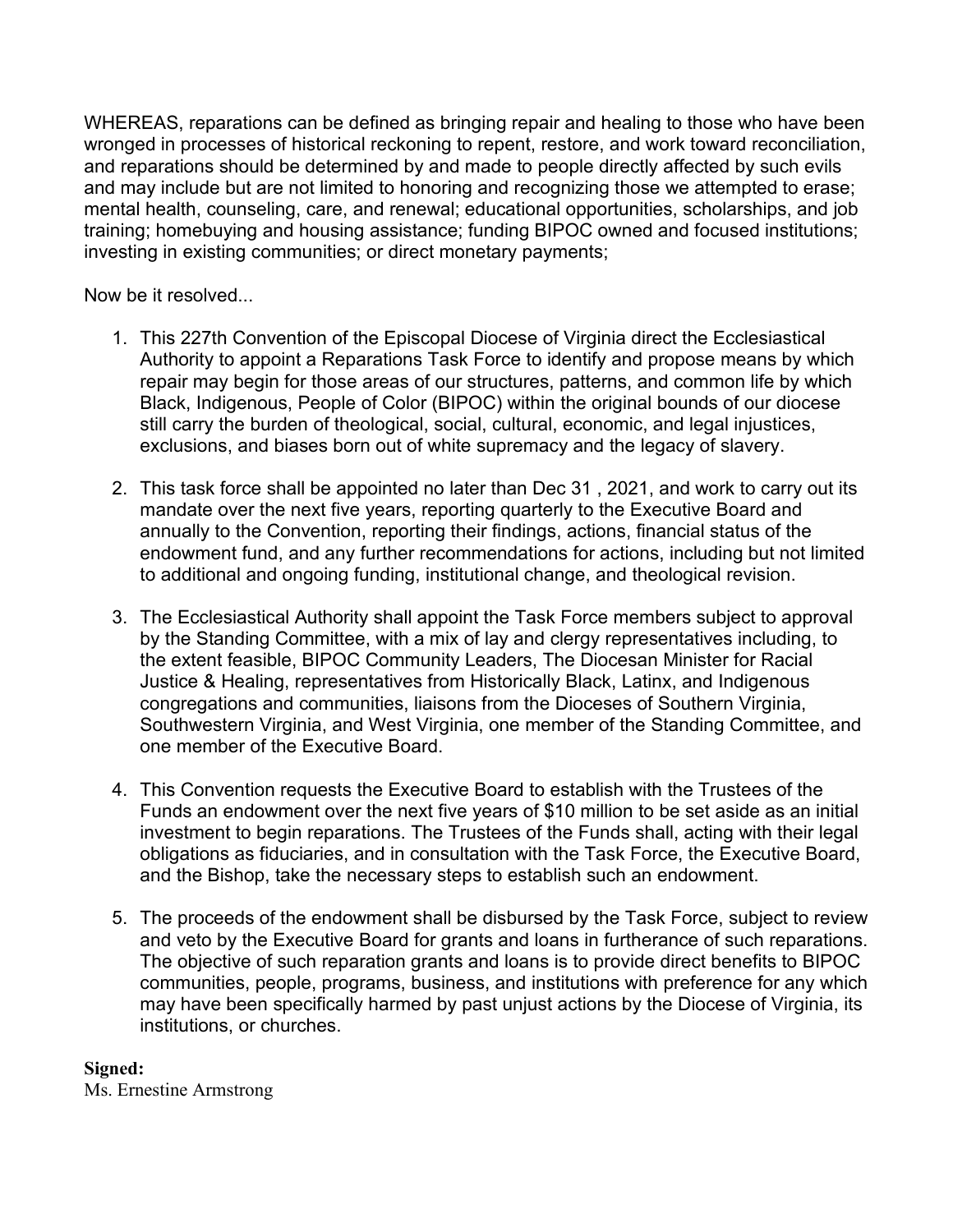The Rev. David P. Casey, OP Mr. Larry Clark The Rev. Marlene Forrest The Rev. Shea Godwin, Deacon The Rev. Valerie Hayes Ms. Edwina Mason The Rev. B. Cayce Ramey The Rev. Colleen Schiefelbein Ms. Jean Mary Taylor Ms. Beka Wueste

## **Background:**

The Church in Virginia in the  $17<sup>th</sup>$  and  $18<sup>th</sup>$  Centuries

- The Church of England is the established church of the Virginia colony. All free residents are members by default. In 1619, 20 Africans are brought to the Virginia colony and sold in Jamestown.
- By 1640 chattel slavery is embedded in the law.
- In 1667, the Virginia General Assembly decides that baptism does not alter a slave's status.
- The Church is dependent on a tobacco-based economy supported by slave labor. Tobacco is taxed to provide support for parishes and clergy. Church buildings are constructed with slave labor. There is no way to benefit from the economy without also benefitting from the institution of slavery.
- Per 1860 U.S. Census records, 82% of Episcopal clergy in Virginia and most laymen own slaves. U.S. Census records also document slave ownership by the first four bishops of Virginia.

The Episcopal Church and the Diocese of Virginia in the  $20<sup>th</sup>$  Century

- 1910 Canon law is amended, without mention of race or color, to permit the election of suffragan bishops. Two bishops are elected for ministry to Black parishes.
- 1919 The General Convention adopts the first churchwide anti-lynching resolution
- 1931 The Diocesan Council amends its Constitution to give Black clergy seat and vote.
- 1936 Black congregations obtain the same right of lay representation as White congregations.
- 1952 The General Convention adopts a resolution opposing any form of discrimination based on color or race in the Church, country, and world.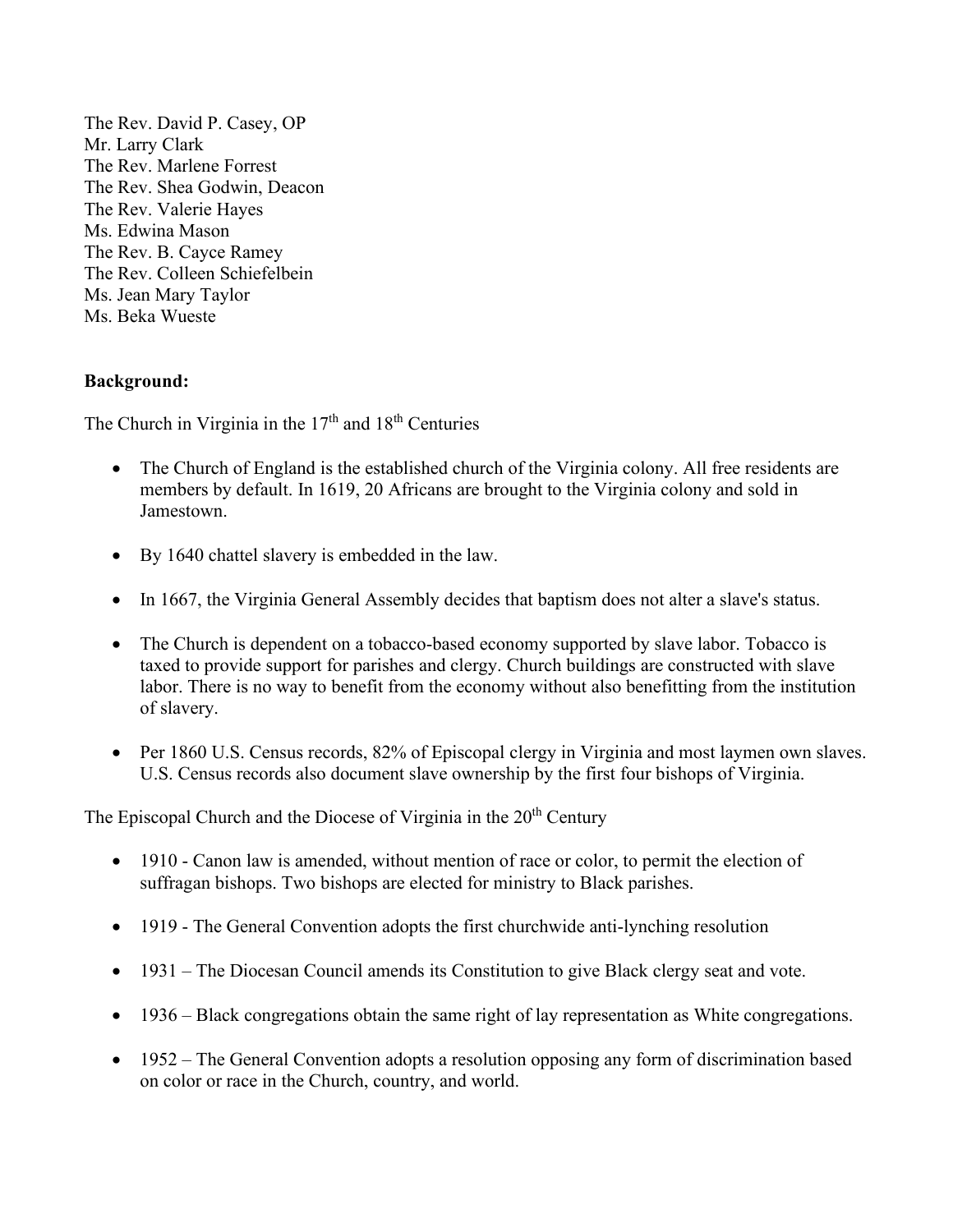- 1955 The Roslyn Board of Trustees votes to integrate camps for pre-college-age campers.
- 1955 The Diocese's Department of Christian Education votes to integrate the 1956 Family Conference at Shrine Mont.
- 1956 Virginia's U.S. Senator Harry Byrd calls for Massive Resistance to the U.S. Supreme Court's ruling that public schools be desegregated. Virginia passes laws to prevent this. The governor has authority to close schools rather than integrate them. The Calvary Episcopal Church Vestry in Front Royal offers parish classrooms to White students when Warren County High School is closed.
- 1958 The General Convention approves a resolution supporting equal opportunity in education, housing, employment, and public accommodations.
- 1961 The General Convention adopts a resolution declaring that prejudice is inconsistent with the Gospel, expressing regret for past and present discrimination within the Church, and encouraging all parts of the Church to establish worship and study programs addressing these issues.
- 1964 The General Convention adopts a policy prohibiting racial discrimination in churches.
- 1966 The Episcopal Society for Cultural and Racial Unity (ESCRU) charges the Church with heresy for racism in the parish system, clergy placement, religious education, and church investments.
- 1968 The Union of Black Clergy and Laity (now the Union of Black Episcopalians) is formed to oppose racism in the Church.
- 1982 The Church takes its first action on institutional racism through the recommendations of a churchwide Conference on Racism.
- 1982 Virginia's Bishop Robert Bruce Hall appoints a diocesan Racial Audit Committee (later called the Committee on Race)
- 1984 –The Committee reports on the audit at the Annual Council and makes twelve comprehensive recommendations which are approved by the Council.
- 1991 The Commission on Race reports to the General Convention that it will focus on developing resources and assisting dioceses in creating anti-racism and affirmative action programs.
- 1994 The House of Bishops issues a pastoral letter entitled "The Sin of Racism".

The Episcopal Church and Diocese of Virginia in the 21<sup>st</sup> Century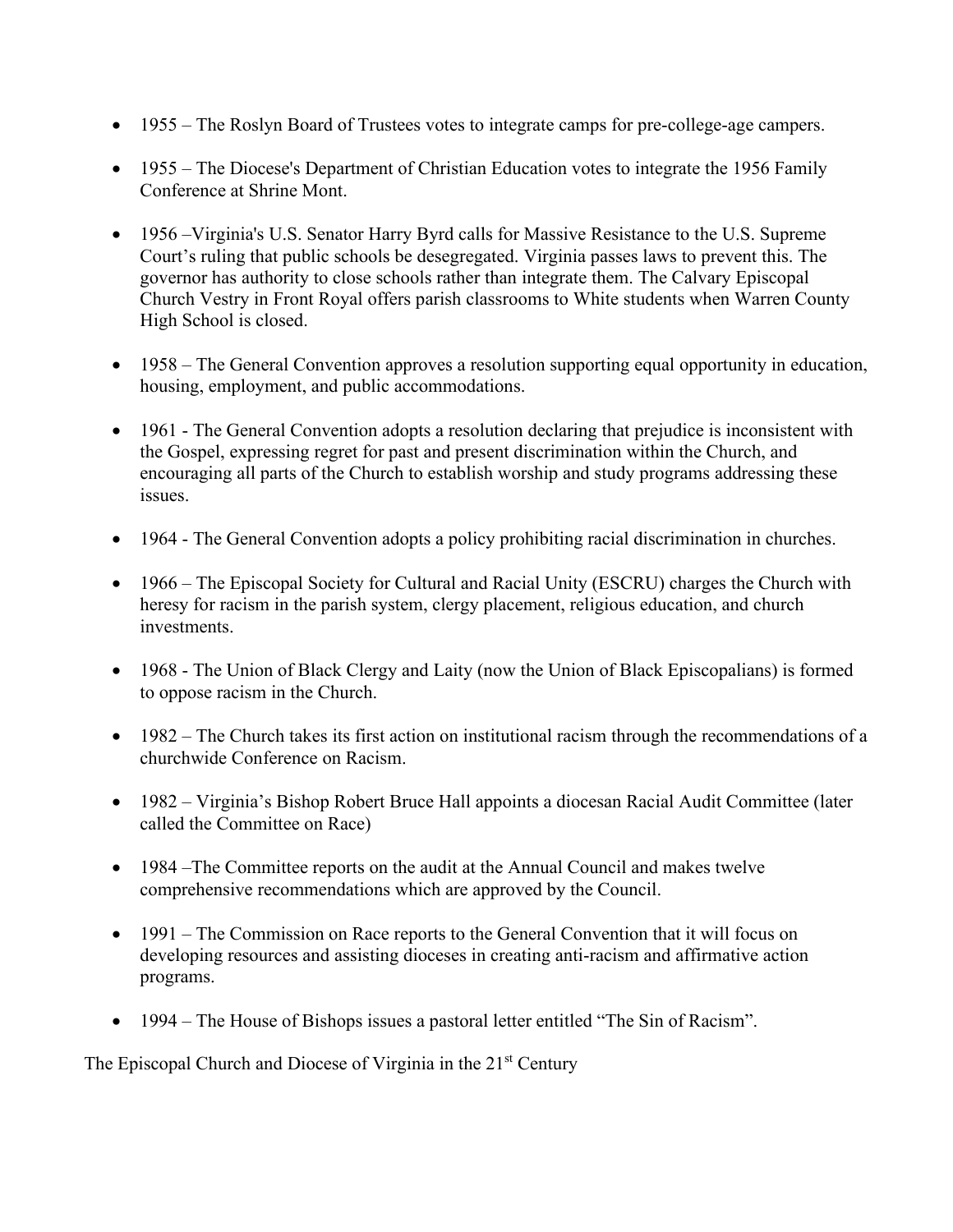- 2006 The *General Convention affirms the Church's commitment to become an anti-racist church and urges support for legislation initiating study and dialogue regarding the legacy of slavery and proposals for monetary and non-monetary reparations to the descendants of slaves.*
- 2006 The General Convention also approves a resolution apologizing for the Church's complicity in slave trading and seeking to repair the injustice "both materially and relationally." It directs the Executive Council to initiate a program where each diocese collects and documents the Church's complicity in slavery, the economic benefits, and the subsequent discrimination and segregation. It also directs the Committee on Anti-Racism to monitor and report on each diocese's progress.
- 2007 The Rt. Rev. M. Thomas Shaw (Diocese of Massachusetts) represents Presiding Bishop Katharine Jefferts Schori in testifying before Congress on behalf of H.R. 40, calling for the establishment of a federal Commission to Study Reparations Proposals for African Americans.
- 2008 The Episcopal Church holds a Day of Repentance and publicly apologizes for its complicity in slavery.
- 2009 The General Convention passes a resolution repudiating the Doctrine of Discovery.
- 2009 –The General Convention extends the 2006 resolution through the 2013-2015 triennium and instructs each diocese to consult with the Church's anti-racism officer for help with implementation, hold a Day of Repentance, and report results to the next two General Conventions.
- 2016 The Church implements "Becoming Beloved Community", an anti-racism resource tying racial justice and reconciliation to the Baptismal Covenant. It includes "repairing the breach" as part of the program's framework.
- 2018 The Annual Convention passes Resolution R-1: Adoption of the "Way of Love" Rule of Life, resolving to ask: a) all parish vestry members, convention delegates, rectors and vicars to publicly commit to following the Way of Love Rule of Life, b) parishes to focus congregational work and ministry on the Rule in the coming year, and c) the Office of the Bishop to designate a Diocesan staff person to assist congregations in implementing the Rule of Life.
- 2020 The House of Bishops Theology Committee decides to focus its work on reparations. The committee presents a paper entitled "White Supremacy, the Beloved Community, and Learning to Listen" in 2020 and follows it up in 2021 with "Reparations and Beloved Community".
- The Episcopal Church Racial Justice Audit recommends that, "the church institute reparations on the churchwide level for communities directly affected by the exploitation of or profiting from the labor and resources of Black and Indigenous people."

A partial list of parishes and dioceses making substantial progress *specifically* toward reparations include: The Episcopal Dioceses of Massachusetts, New York, Maryland, Long Island, Texas, and